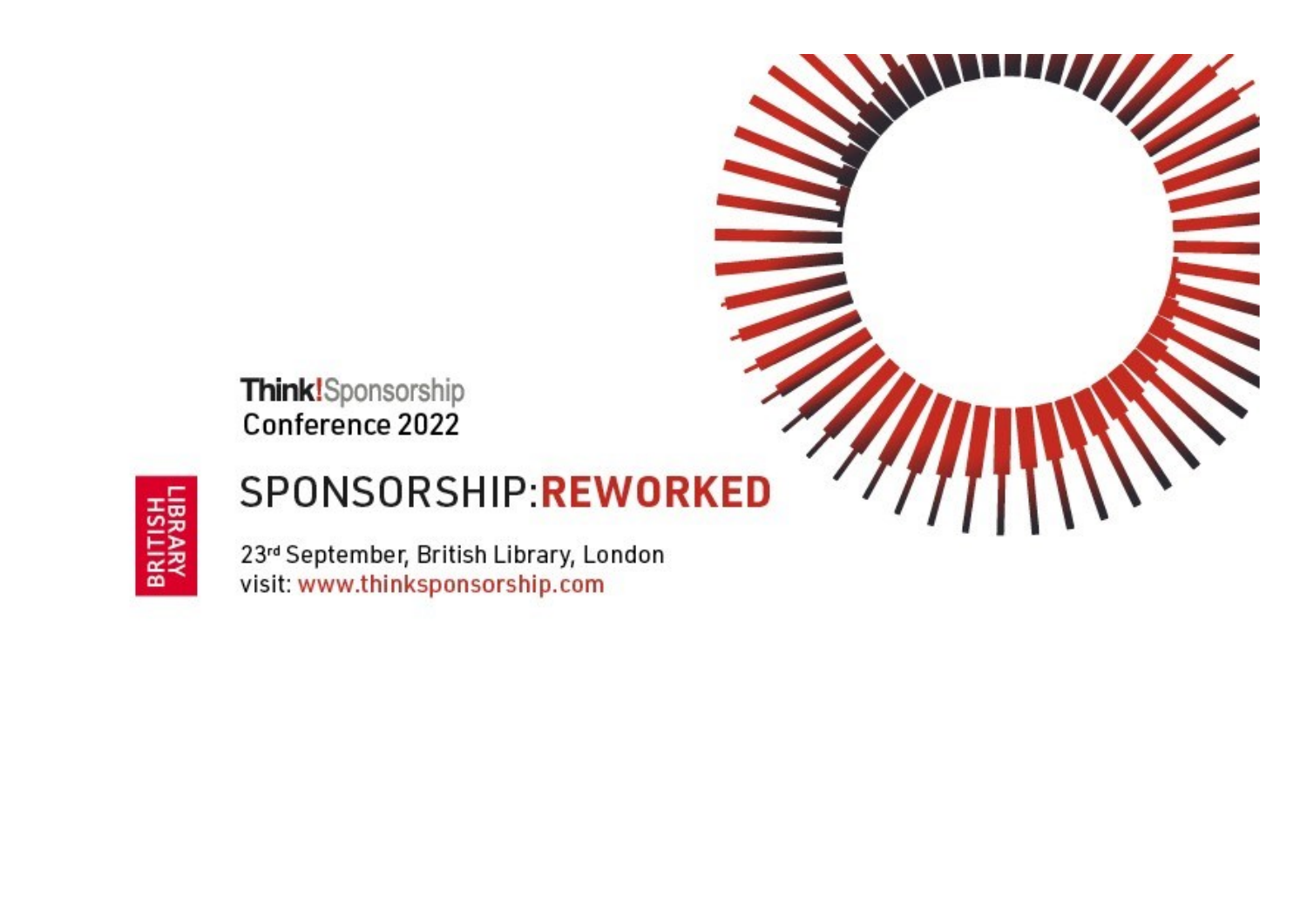## **Think!Sponsorship Conference – Content Programme & Conference Agenda**

#### **'Sponsorship: Reworked' Friday 23rd September 2022, British Library, London**

# **Think!**Sponsorship

#### **09.40: Opening Remarks**

#### **09.50 Group Session: Sustainability in the Spotlight**

Exclusive extracts from the expanded Frontier 22 industry survey (in partnership with MKTG) put sustainability and sponsorship in the spotlight and contextualises our discussions for the day. A wide-ranging programme with sustainability at the core will explore how sponsorship/partnership has the potential to deliver societal change whether that be through Diversity, Equality and Inclusion programmes, Environmental Collaborations, Digital Transformation, Access and Opportunity, Education or Community initiatives. This special extended edition of Frontier22 is a comprehensive worldwide survey of sponsorship industry professionals providing an unrivalled perspective on the who, what and where of social purpose through sponsorship. Resultsfrom the survey are delivered exclusively to Think!Sponsorship delegates ahead of public release.

#### **10.00 Group Session: Scaled Sustainability—Case Study/Discussion**

Global sponsorship programmes arguably offers greatest potential for substantive social change when underwritten by clear objectives and strategic activation. Our opening case study interrogation explores the art of ambition and the reality of implementation considering what and how sponsorship can deliver impact at scale.

#### **10.50: Structured Networking Session—"Speed!Sponsorship" (delivered across the coffee break)**

Delegates break for their first structured networking session that matches like-minded individuals for a round of fast-paced speed-dating style networking across the coffee break. Delegates will be allocated to a networking zone in advance of the conference, based on preferences expressed at registration.

#### **11.40: Group Session: Rewarding Sustainably—Panel**

Sponsorship has long-serviced businesses seeking to inspire, reward and engage both existing and new customers through innovative and exciting rewards programmes. In the wake of the CV-19 pandemic we've seen an increasing emphasis on rewarding sustainably (social purpose, environmental action, inclusive/ or access opportunities). Across this panel we'll explore what impact sustainable rewarding has on customer attitudes and behaviour as well as considering the impact on brand value, perception and employees. Alongside this we'll consider how sponsorship-seekers can support this trend and repurpose assets to meet demand.

#### **12.30: Lunch Break—Networking Session**

Delegates enjoy a second networking session during the lunch break.

#### **13.30: Breakout Sessions (run simultaneously—delegates advance book into their preferred session)**